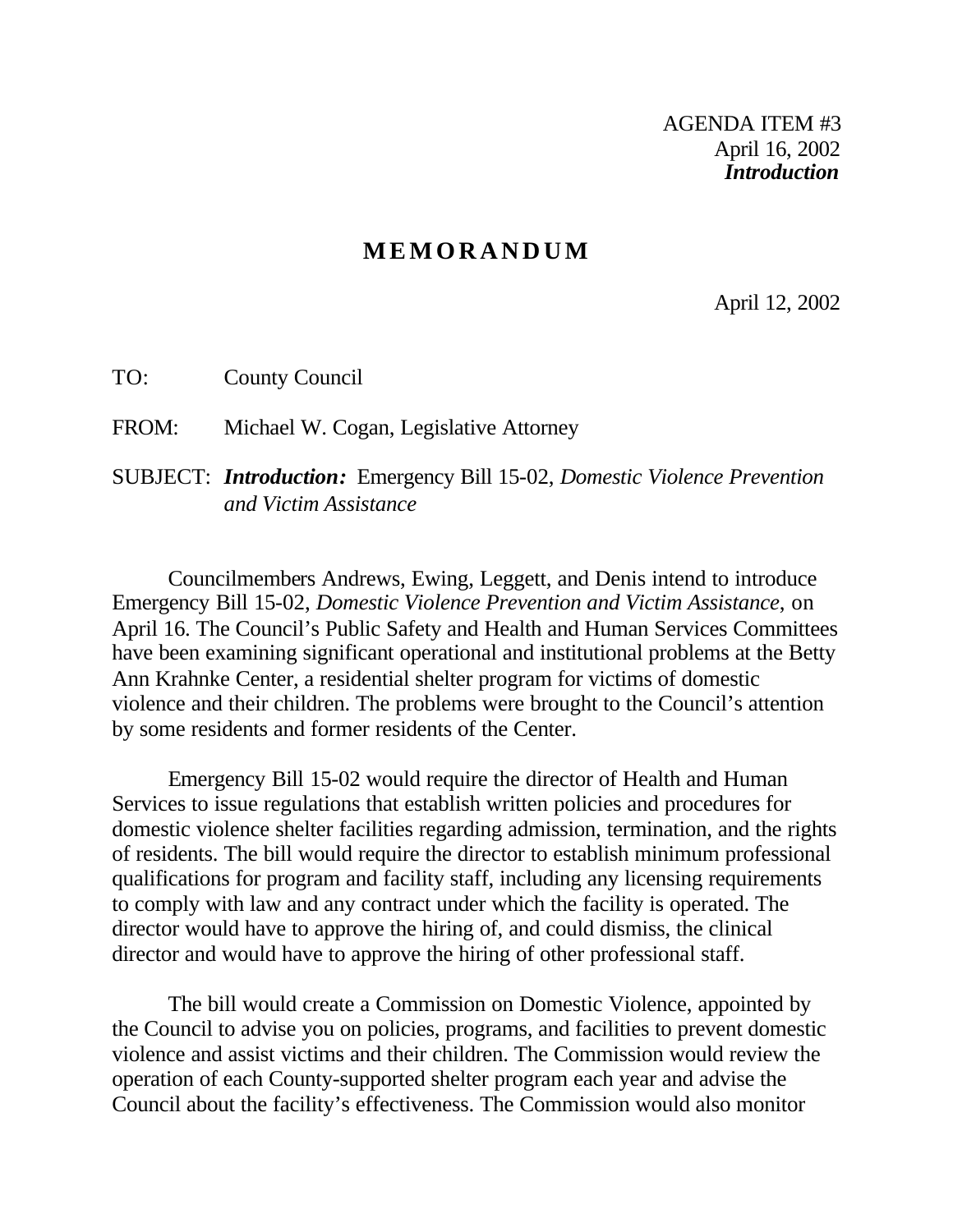innovative efforts by other government or non-governmental organizations, national statistical data, and scholarly research.

| This packet contains:      | © page number |
|----------------------------|---------------|
| Emergency Bill 15-02       |               |
| Legislative Request Report |               |

\\council-fs2\cstaff\law\bills\0215 bakc\intro.doc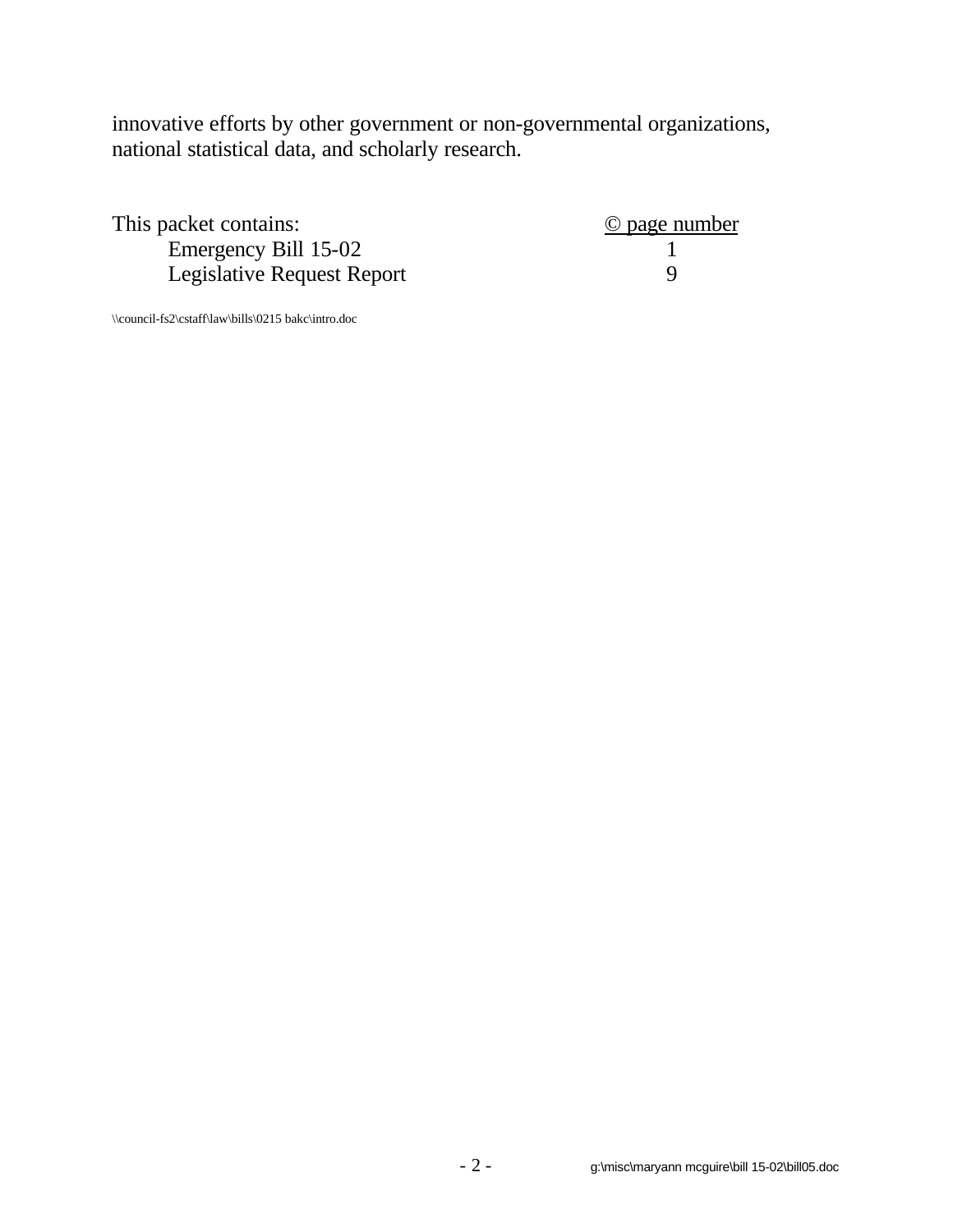| Emergency Bill No. 45-02           |  |
|------------------------------------|--|
| Concerning: Domestic Violence      |  |
| Prevention and Victim Assistance   |  |
| Revised: Apr. 12, 2002 Draft No. 5 |  |
| Introduced: April 16, 2002         |  |
| Expires: <b>October 16, 2003</b>   |  |
| Enacted:                           |  |
| Executive:                         |  |
| Effective:                         |  |
| <b>Sunset Date:</b>                |  |
| Ch. ______, Laws of Mont. Co.      |  |

## **COUNTY COUNCIL FOR MONTGOMERY COUNTY, MARYLAND**

By: Councilmembers Andrews, Ewing, Leggett, and Denis.

## **AN EMERGENCY ACT to:**

- (1) establish a program to provide temporary shelter, health, and other residential services to victims of domestic violence and their children;
- (2) establish a Commission on Domestic Violence to advise the County Council on domestic violence issues and periodically review each temporary residential facility for victims of domestic violence that receives County funds; and
- (3) generally amend County law regarding programs for victims of domestic violence and their children.

## By amending

Montgomery County Code Chapter 24, Health and Sanitation Article VI

| <b>Boldface</b>              | Heading or defined term.                            |
|------------------------------|-----------------------------------------------------|
| Underlining                  | Added to existing law by original bill.             |
| [Single boldface brackets]   | Deleted from existing law by original bill.         |
| Double underlining           | Added by amendment.                                 |
| [[Double boldface brackets]] | Deleted from existing law or the bill by amendment. |
| $* * *$                      | Existing law unaffected by bill.                    |

*The County Council for Montgomery County, Maryland approves the following Act:*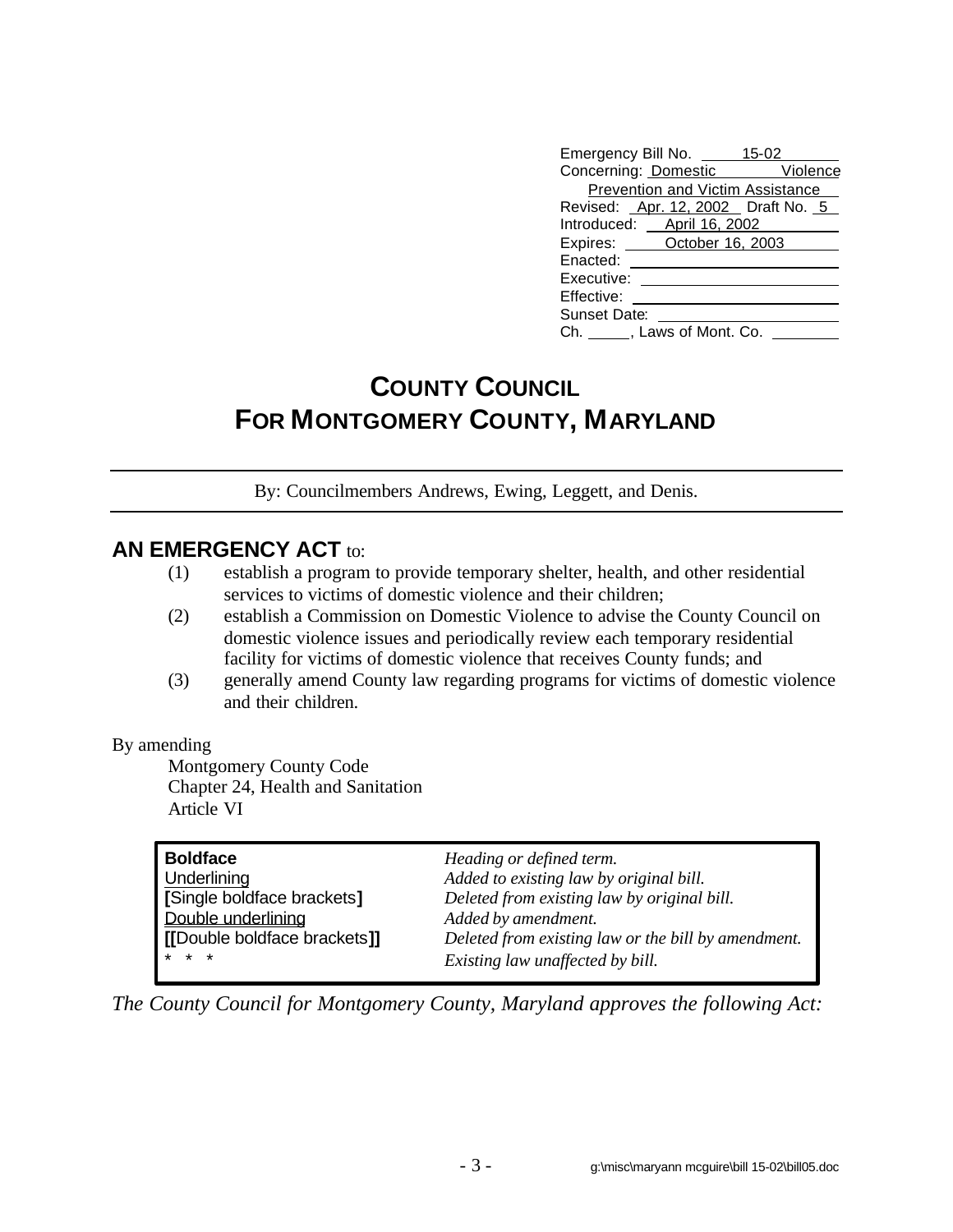| $\mathbf{1}$   |                    |                  | Section 1. Article VI of Chapter 24 of the Code is amended as follows:          |
|----------------|--------------------|------------------|---------------------------------------------------------------------------------|
| $\overline{2}$ | <b>ARTICLE VI.</b> |                  | DOMESTIC VIOLENCE PREVENTION AND VICTIM                                         |
| 3              |                    |                  | <b>ASSISTANCE.</b>                                                              |
| 4              | 24-44.             |                  | <b>Temporary residential programs.</b>                                          |
| 5              | <u>(a)</u>         |                  | <u>The Department may operate or contract for one or more programs to</u>       |
| 6              |                    |                  | provide temporary shelter, and related residential, health, child care,         |
| 7              |                    |                  | and other services, for victims of domestic violence and their children.        |
| 8              | <u>(b)</u>         |                  | In this Article:                                                                |
| 9              |                    | <u>(1)</u>       | <b>Commission means the Commission on Domestic Violence.</b>                    |
| 10             |                    | (2)              | <b>Department means the Department of Health and Human</b>                      |
| 11             |                    |                  | Services.                                                                       |
| 12             |                    | (3)              | Director means the director of the <b>Department</b> .                          |
| 13             |                    | $\left(4\right)$ | <i>Facility</i> means a facility that provides a temporary residential          |
| 14             |                    |                  | program for victims of domestic violence and their children and                 |
| 15             |                    |                  | receives funds or other support from the County.                                |
| 16             |                    | <u>(5)</u>       | <i>Resident</i> means an individual who temporarily lives at a <b>facility</b>  |
| 17             |                    |                  | and receives services at the <b>facility</b> . <b>Resident</b> includes a child |
| 18             |                    |                  | <u>living at the <b>facility</b> with a parent</u> , stepparent, or guardian    |
| 19             |                    |                  | unless the context clearly indicates otherwise.                                 |
| 20             | 24-45.             |                  | <b>Requirements for facilities.</b>                                             |
| 21             | <u>(a)</u>         |                  | <b>Each facility must comply with written policies and procedures</b>           |
| 22             |                    |                  | established in regulations issued by the <b>Director</b> under method (2)       |
| 23             |                    | that:            |                                                                                 |
| 24             |                    | <u>(1)</u>       | specify admission to and termination from <b>facilities</b> , including         |
| 25             |                    |                  | admission qualifications and priority; grounds for termination; a               |
| 26             |                    |                  | <b>resident's</b> right to notice and review of a proposed termination;         |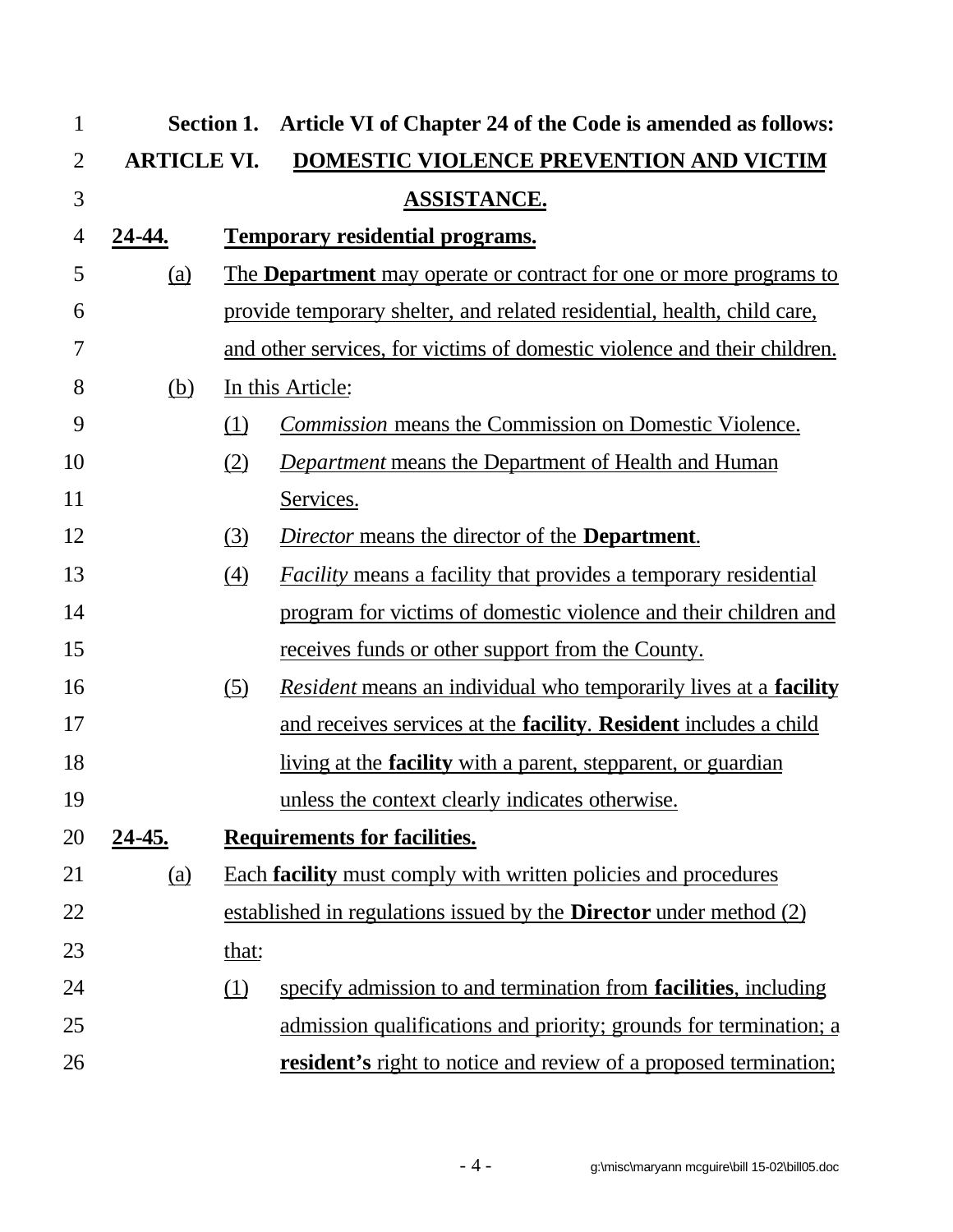| $\mathbf{1}$   |            |            | and a requirement to provide information about alternative            |
|----------------|------------|------------|-----------------------------------------------------------------------|
| $\overline{2}$ |            |            | shelter to a <b>resident</b> terminated from the program;             |
| 3              | (2)        |            | establish a "bill of rights" for residents and their children that    |
| 4              |            |            | guarantees, in addition to any other right:                           |
| 5              |            | (A)        | the right to be treated with consideration, respect, and full         |
| 6              |            |            | recognition of human dignity and individuality;                       |
| 7              |            | <u>(B)</u> | the right to receive shelter and services that are safe.              |
| 8              |            |            | adequate, and appropriate and comply with federal, State,             |
| 9              |            |            | and County laws;                                                      |
| 10             |            | $\circ$    | the right to privacy;                                                 |
| 11             |            | (D)        | the right to be free from mental and physical abuse;                  |
| 12             |            | E)         | the right to be free from physical and chemical restraints,           |
| 13             |            |            | except those legally prescribed by a physician for a                  |
| 14             |            |            | clearly indicated medical need;                                       |
| 15             |            | (F)        | the right to receive respect and privacy in a medical or              |
| 16             |            |            | mental health care program, including informed consent                |
| 17             |            |            | to treatment and confidentiality of medical and mental                |
| 18             |            |            | health records;                                                       |
| 19             |            | (G)        | the right to manage personal financial affairs; and                   |
| 20             |            | (H)        | the right to exercise parental rights, and fulfill parental           |
| 21             |            |            | responsibilities, for the <b>resident's</b> children;                 |
| 22             | <u>(3)</u> |            | guarantee each resident the right to present any grievance, or        |
| 23             |            |            | recommend to the staff or administrator of the <b>facility</b> , the  |
| 24             |            |            | <b>Commission</b> , or any other agency or person, a change in policy |
| 25             |            |            | or service without fear of reprisal, restraint, interference,         |
| 26             |            |            | coercion, or discrimination; and                                      |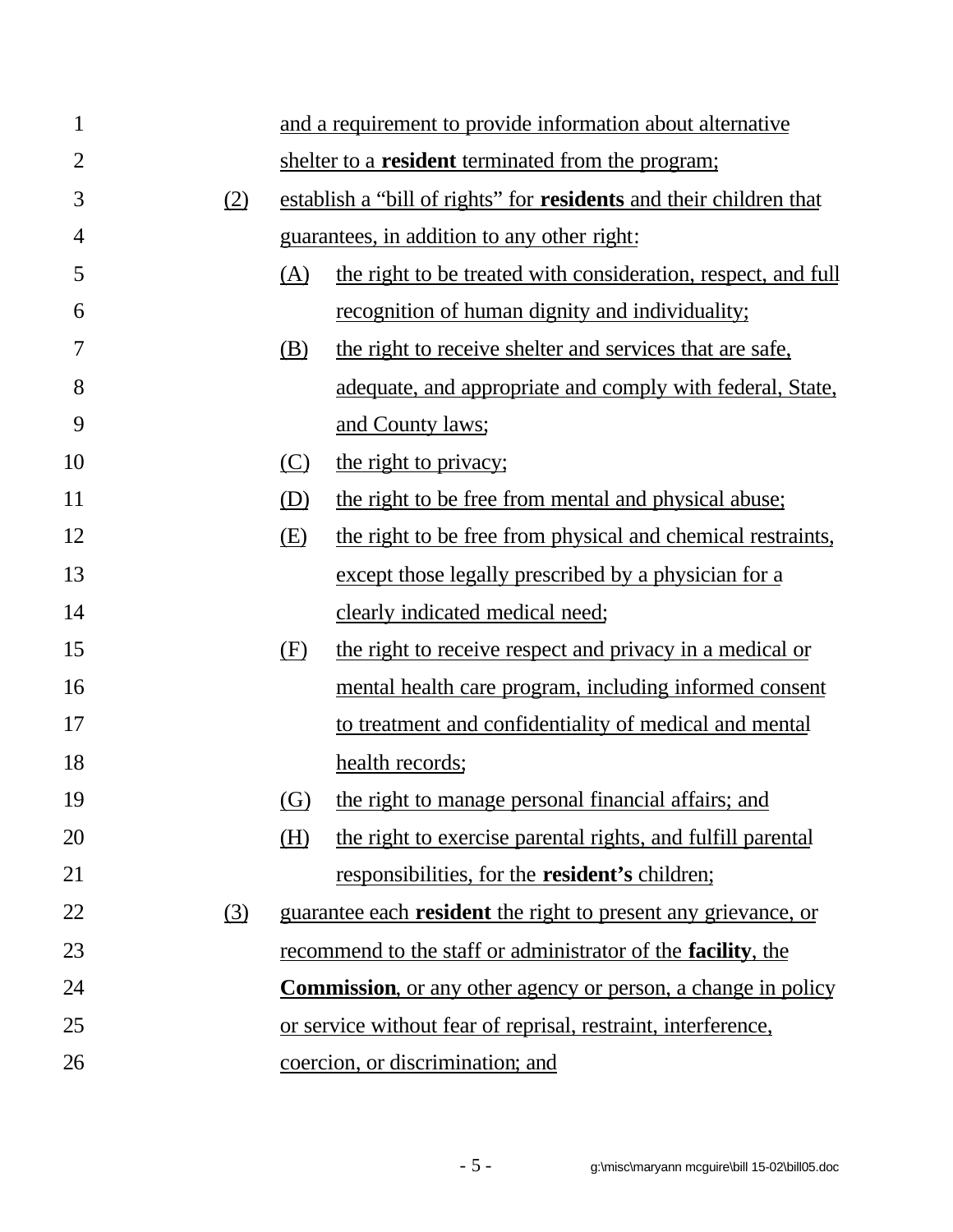| $\mathbf{1}$   |               | $\left(4\right)$ | require the facility to inform a resident in writing before or                 |
|----------------|---------------|------------------|--------------------------------------------------------------------------------|
| $\overline{2}$ |               |                  | during admission to the program about the rules and rights that                |
| 3              |               |                  | apply to the <b>resident</b> while participating in the program.               |
| 4              | (b)           |                  | The <b>Director</b> must:                                                      |
| 5              |               | (1)              | establish minimum professional qualifications for program and                  |
| 6              |               |                  | <b>facility</b> staff, including any licensing requirements to comply          |
| 7              |               |                  | with federal, State, and County law and any contract with the                  |
| 8              |               |                  | County;                                                                        |
| 9              |               | (2)              | <u>if a <b>facility</b> operates under a contract with the County, approve</u> |
| 10             |               |                  | the hiring, and may require the dismissal, of the executive                    |
| 11             |               |                  | director and any clinical director of the <b>facility</b> , and approve the    |
| 12             |               |                  | hiring of any other professional staff; and                                    |
| 13             |               | (3)              | report to the <b>Commission</b> at least quarterly on the program              |
| 14             |               |                  | census, staffing, physical <b>facility</b> , services provided to              |
| 15             |               |                  | <b>residents</b> , finances, any serious incidents, and any other              |
| 16             |               |                  | significant matter affecting <b>residents</b> or the <b>facility</b> that the  |
| 17             |               |                  | <b>Commission</b> determines is necessary to carry out the                     |
| 18             |               |                  | <b>Commission's</b> responsibilities under this Article.                       |
| 19             | <u>24-46.</u> |                  | <b>Commission on Domestic Violence.</b>                                        |
| 20             | (a)           |                  | <i>Established.</i> The County Council must appoint a Commission on            |
| 21             |               |                  | Domestic Violence to advise the Council on policies, programs, and             |
| 22             |               |                  | facilities to prevent domestic violence and assist victims of domestic         |
| 23             |               |                  | violence and their children.                                                   |
| 24             | (b)           |                  | Membership. The <b>Commission</b> includes the following members:              |
| 25             |               | (1)              | <u>Six voting members who are professionals licensed in</u>                    |
| 26             |               |                  | Maryland with experience treating or counseling victims of                     |
| 27             |               |                  | domestic abuse. The professional members should include:                       |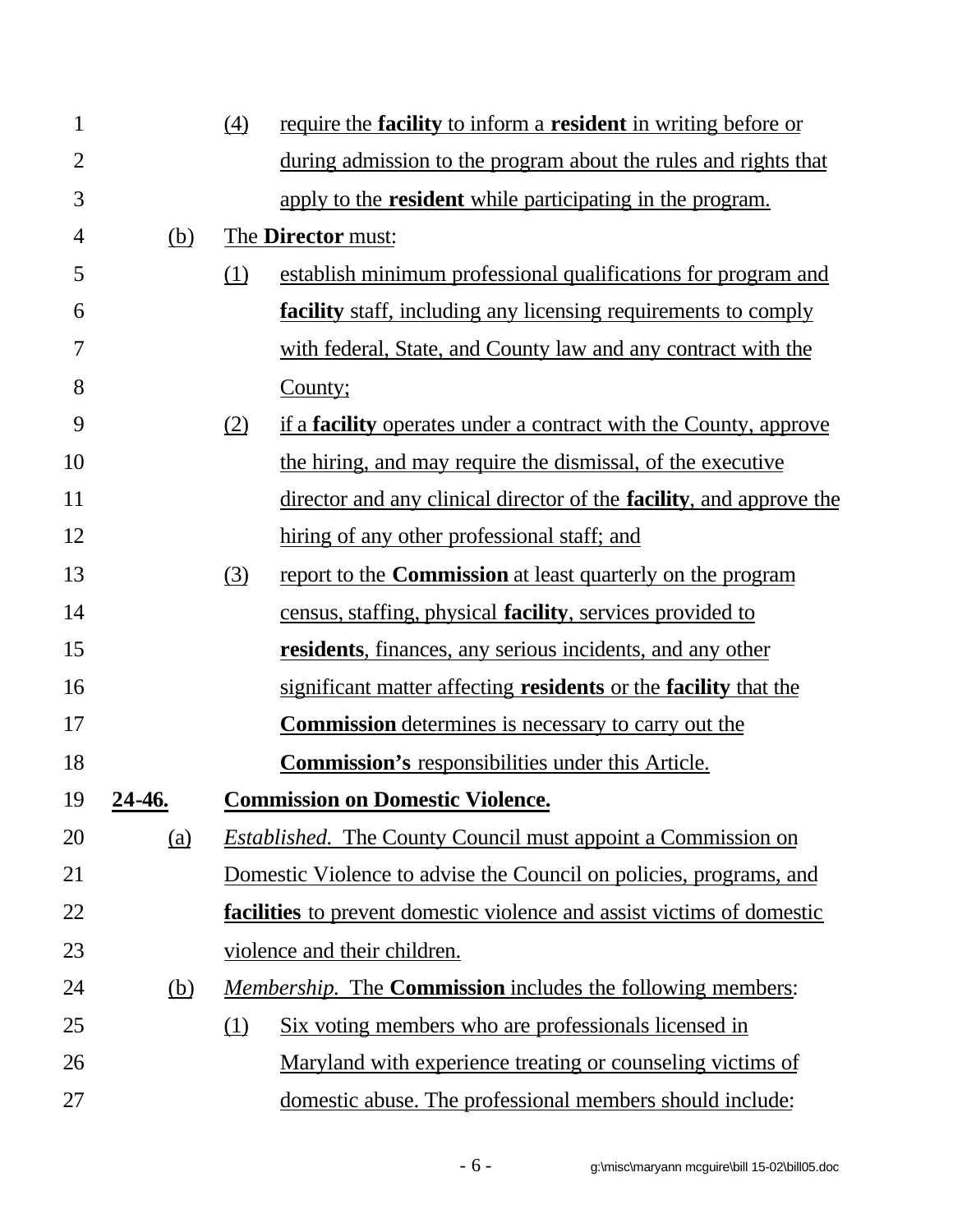| 1              |          |     | (A)        | <u>a physician;</u>                                                        |
|----------------|----------|-----|------------|----------------------------------------------------------------------------|
| $\overline{2}$ |          |     | <u>(B)</u> | a licensed clinical social worker (LCSW);                                  |
| 3              |          |     | $\circ$    | a psychologist or psychiatrist;                                            |
| 4              |          |     | (D)        | a drug or alcohol abuse counselor;                                         |
| 5              |          |     | E)         | a child psychologist or other child therapist; and                         |
| 6              |          |     | (E)        | a pediatrician, LCSW, or other professional whose                          |
| 7              |          |     |            | primary practice is treating or counseling young victims                   |
| 8              |          |     |            | of child abuse or neglect.                                                 |
| 9              |          | (2) |            | Five voting public members. The public members should                      |
| 10             |          |     |            | include at least one former resident of a <b>facility</b> , and additional |
| 11             |          |     |            | members such as:                                                           |
| 12             |          |     | (A)        | an attorney with experience representing victims of                        |
| 13             |          |     |            | domestic abuse or child abuse or neglect;                                  |
| 14             |          |     | (B)        | an advocate for victims of domestic abuse; and                             |
| 15             |          |     | (C)        | a teacher or school counselor.                                             |
| 16             |          | (3) |            | Up to 4 non-voting, $ex$ officio members. The $ex$ officio members         |
| 17             |          |     |            | should include:                                                            |
| 18             |          |     | (A)        | the <b>Director</b> or <b>Director</b> 's designee;                        |
| 19             |          |     | <u>(B)</u> | the County Health Officer or the Officer's designee;                       |
| 20             |          |     | (C)        | a Councilmember or the Council's designee;                                 |
| 21             |          |     | (D)        | the Sheriff or the Sheriff's designee.                                     |
| 22             | $\Omega$ |     |            | <b>Duties. The Commission must:</b>                                        |
| 23             |          | (1) |            | advise the Council on policies and programs to prevent                     |
| 24             |          |     |            | domestic violence and help victims and their children,                     |
| 25             |          |     | including: |                                                                            |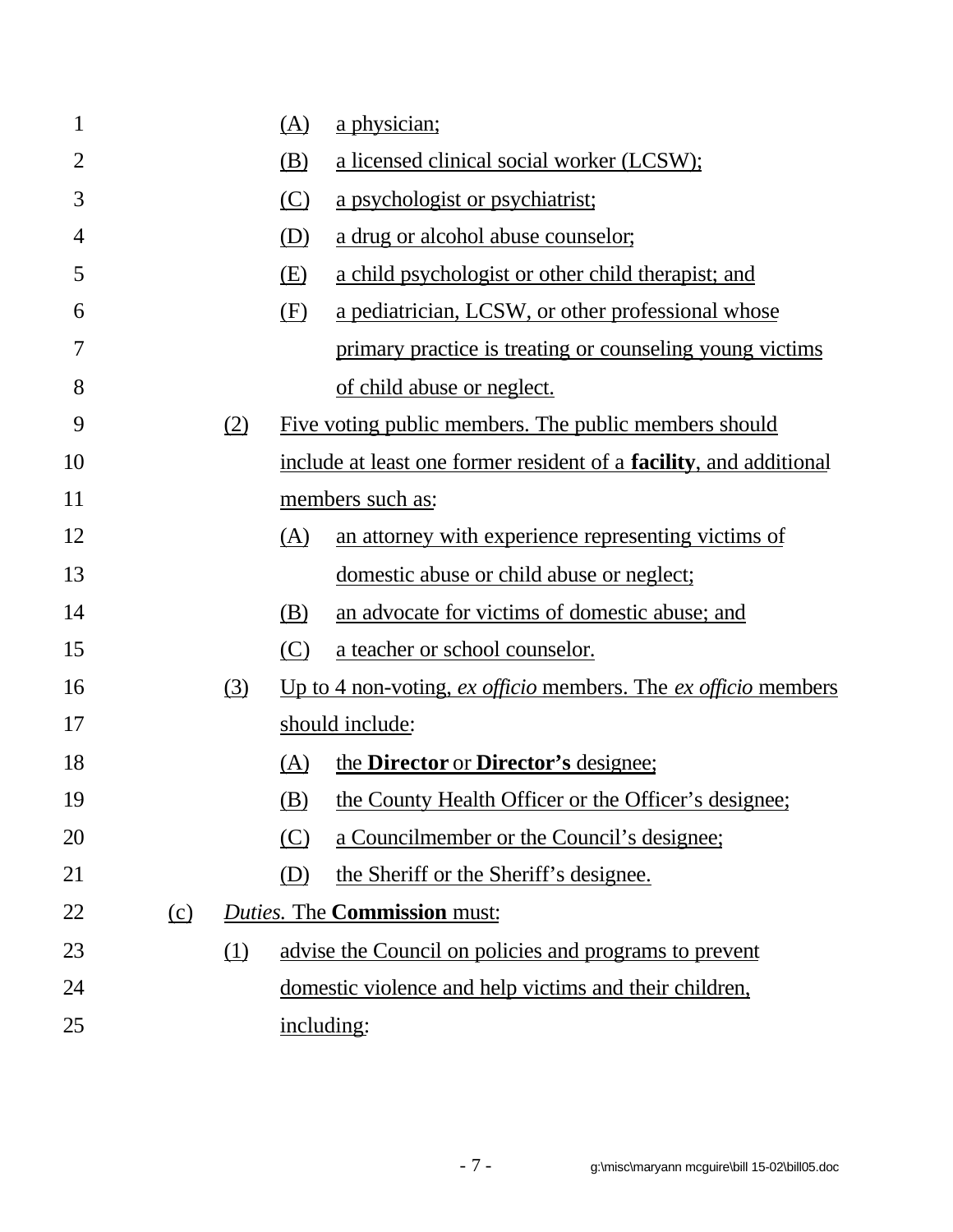| $\mathbf{1}$   |                            | periodically reviewing innovative efforts by other<br>(A)                    |  |
|----------------|----------------------------|------------------------------------------------------------------------------|--|
| $\overline{2}$ |                            | government or non-governmental organizations, national                       |  |
| 3              |                            | statistical data, and scholarly research; and                                |  |
| $\overline{4}$ |                            | proposing for Council consideration a strategic plan, and<br>(B)             |  |
| 5              |                            | annual updates to the plan, to address domestic violence                     |  |
| 6              |                            | in the County; and                                                           |  |
| 7              |                            | (2)<br>review the operation of each <b>facility</b> at least once a year and |  |
| 8              |                            | advise the Council about the <b>facility's</b> effectiveness in serving      |  |
| 9              |                            | victims of domestic violence and their children.                             |  |
| 10             | (d)                        | <i>Term.</i> An appointed professional or public member of the               |  |
| 11             |                            | <b>Commission</b> serves a 3-year term and continues to serve until the      |  |
| 12             |                            | Council appoints a successor. An ex officio member serves as long as         |  |
| 13             |                            | the member holds (or is designated by the holder of) the qualifying          |  |
| 14             |                            | office. The Council may remove any member, including an ex officio           |  |
| 15             |                            | member, by a vote of a majority of the Councilmembers in office.             |  |
| 16             | (e)                        | <i>Officers.</i> The Council annually must designate a public member as      |  |
| 17             |                            | chair, and a professional member as vice chair of the <b>Commission</b> .    |  |
| 18             |                            | The Council should not appoint an individual to serve as chair or vice       |  |
| 19             |                            | chair for more than 2 consecutive terms, including any partial term of       |  |
| 20             |                            | <u>6</u> months or more.                                                     |  |
| 21             | $\underline{\textbf{(f)}}$ | <i>Meetings and actions.</i> A majority of the voting members of the         |  |
| 22             |                            | <b>Commission</b> is a quorum for the transaction of business, and a         |  |
| 23             |                            | majority of voting members participating in a meeting is required for        |  |
| 24             |                            | any <b>Commission</b> action. The <b>Commission</b> may meet by telephone or |  |
| 25             |                            | video conference, or any other means that allows interactive                 |  |
| 26             |                            | communication. The <b>Commission</b> is a public body under the State        |  |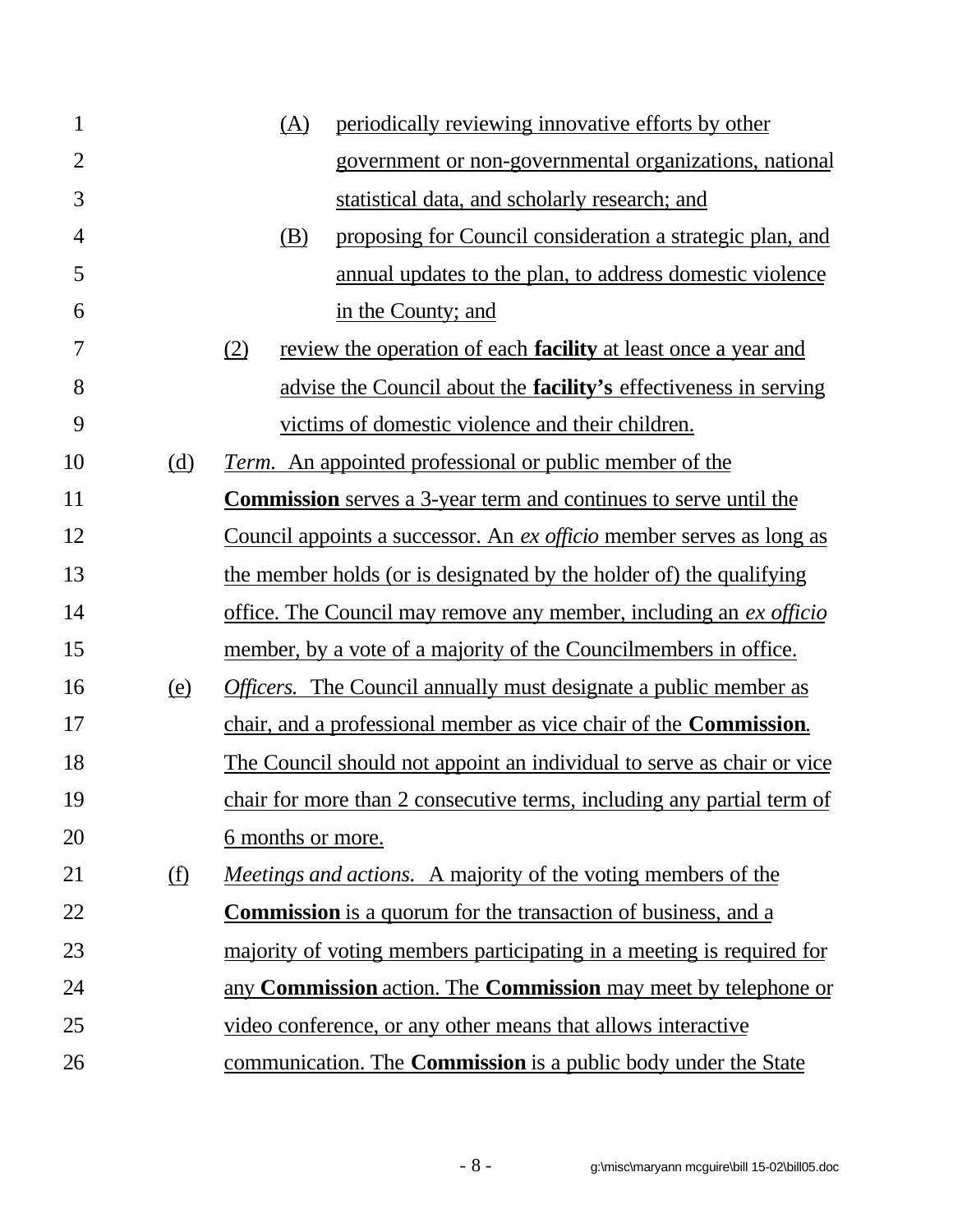| $\mathbf{1}$   |            | Open Meetings Act, but may conduct closed sessions or deny access                |
|----------------|------------|----------------------------------------------------------------------------------|
| $\overline{2}$ |            | to records as allowed by law.                                                    |
| 3              | (g)        | Access to records. The <b>Commission</b> must have prompt access to any          |
| 4              |            | records that the <b>Commission</b> determines are necessary to perform its       |
| 5              |            | duties, including confidential records concerning an individual                  |
| 6              |            | resident or employee of a facility. Before a member of the                       |
| 7              |            | <b>Commission</b> may review a confidential record, the member must sign         |
| 8              |            | an appropriate non-disclosure agreement that includes a statement of             |
| 9              |            | the penalties under State law for improperly disclosing a resident's             |
| 10             |            | social service, medical, mental-health, or other record.                         |
| 11             | <u>(h)</u> | <b>Other requirements.</b> An appointed <b>Commission</b> member:                |
| 12             |            | (1)<br>is subject to the requirements of Chapter 19A and must file a             |
| 13             |            | confidential financial disclosure statement limited to human                     |
| 14             |            | services activities and interests;                                               |
| 15             |            | (2)<br>must exercise independent judgment; and                                   |
| 16             |            | (3)<br>must serve without compensation, except for reimbursement for             |
| 17             |            | reasonable expenses, subject to appropriations.                                  |
| 18             | Sec. 2.    | <b>Emergency Effective Date.</b>                                                 |
| 19             |            | The Council declares that an emergency exists and that this legislation is       |
| 20             |            | necessary for the immediate protection of the public health and safety. This Act |
| 21             |            | takes effect on the date on which it becomes law.                                |
| 22             | Sec. 3.    | <b>Transition.</b>                                                               |
| 23             | (a)        | The initial term of 3 professional members and 3 public members of               |
| 24             |            | the Commission on Domestic Violence, appointed under Code                        |
| 25             |            | Sections $24-45(a)(1)$ and (2), respectively, as amended by this Act, is         |
| 26             |            | 1 year. The initial term of all other appointed members is 2 years. The          |
| 27             |            | Council must designate whether an appointment is for an initial term             |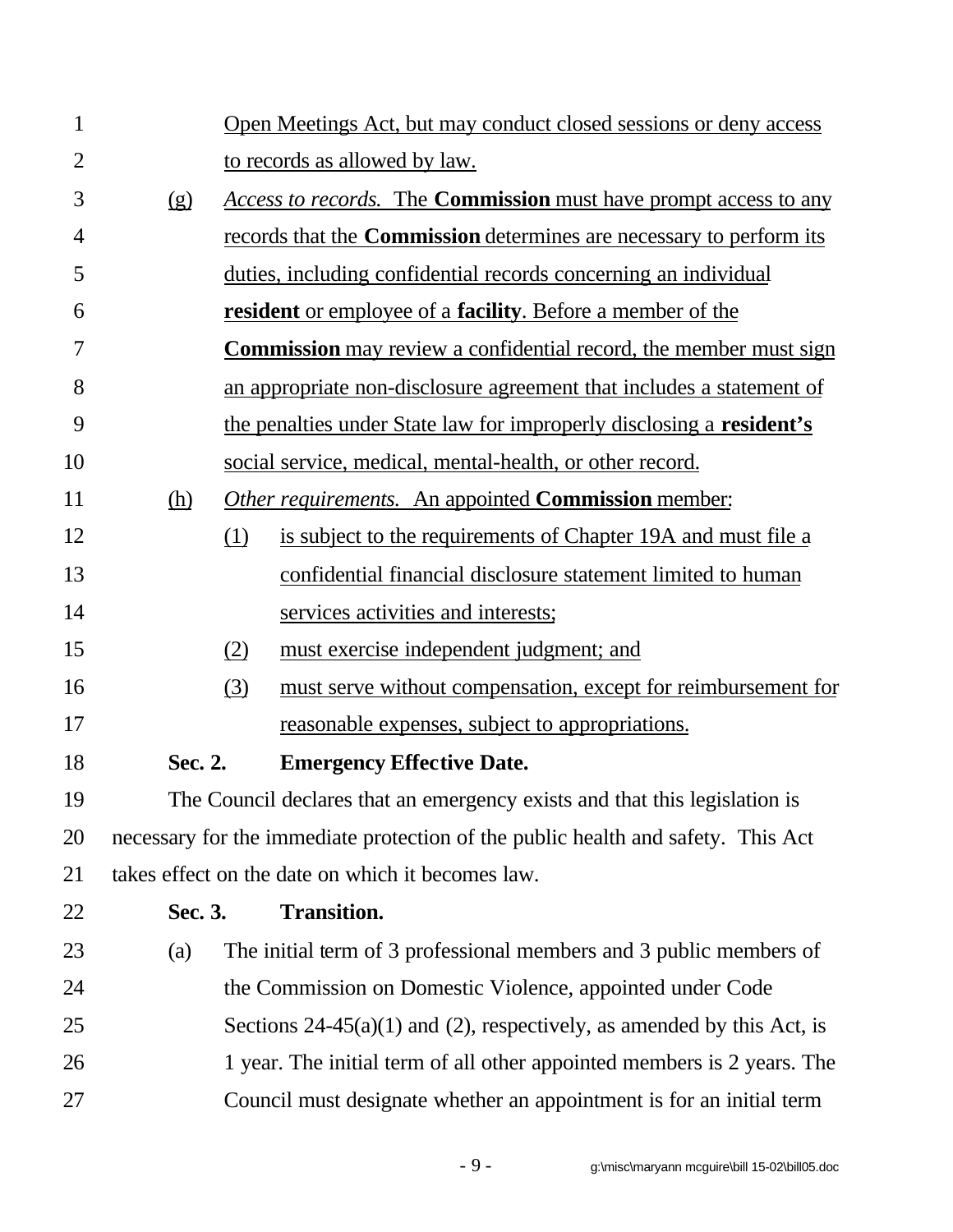| $\mathbf{1}$ |                                           |     | of 1 or 2 years. |                                                                         |
|--------------|-------------------------------------------|-----|------------------|-------------------------------------------------------------------------|
| 2            | (b)                                       |     |                  | Within 60 days after this Act becomes law, for each facility subject to |
| 3            |                                           |     |                  | Article VI of Chapter 24 of the Code, as amended by this Act, the       |
| 4            |                                           |     |                  | Director of Health and Human Services must:                             |
| 5            |                                           | (1) |                  | issue as a temporary regulation, and propose to the Council             |
| 6            |                                           |     |                  | under method $(2)$ , the regulations referred to in Section 24-45,      |
| 7            |                                           |     |                  | as amended by this Act; and                                             |
| 8            |                                           | (2) | (A)              | certify to the County Council that the <b>facility</b> complies         |
| 9            |                                           |     |                  | with the requirements of Article VI; or                                 |
| 10           |                                           |     | (B)              | submit to the Council a plan for the <b>facility</b> to achieve         |
| 11           |                                           |     |                  | compliance within an additional 60 days.                                |
| 12           | Approved:                                 |     |                  |                                                                         |
| 13           |                                           |     |                  |                                                                         |
|              |                                           |     |                  | Steven A. Silverman, President, County Council<br>Date                  |
| 14           | Approved:                                 |     |                  |                                                                         |
| 15           |                                           |     |                  |                                                                         |
|              | Douglas M. Duncan, County Executive       |     |                  | Date                                                                    |
| 16           | This is a correct copy of Council action. |     |                  |                                                                         |
| 17           |                                           |     |                  |                                                                         |

Mary A. Edgar, CMC, Clerk of the Council Date